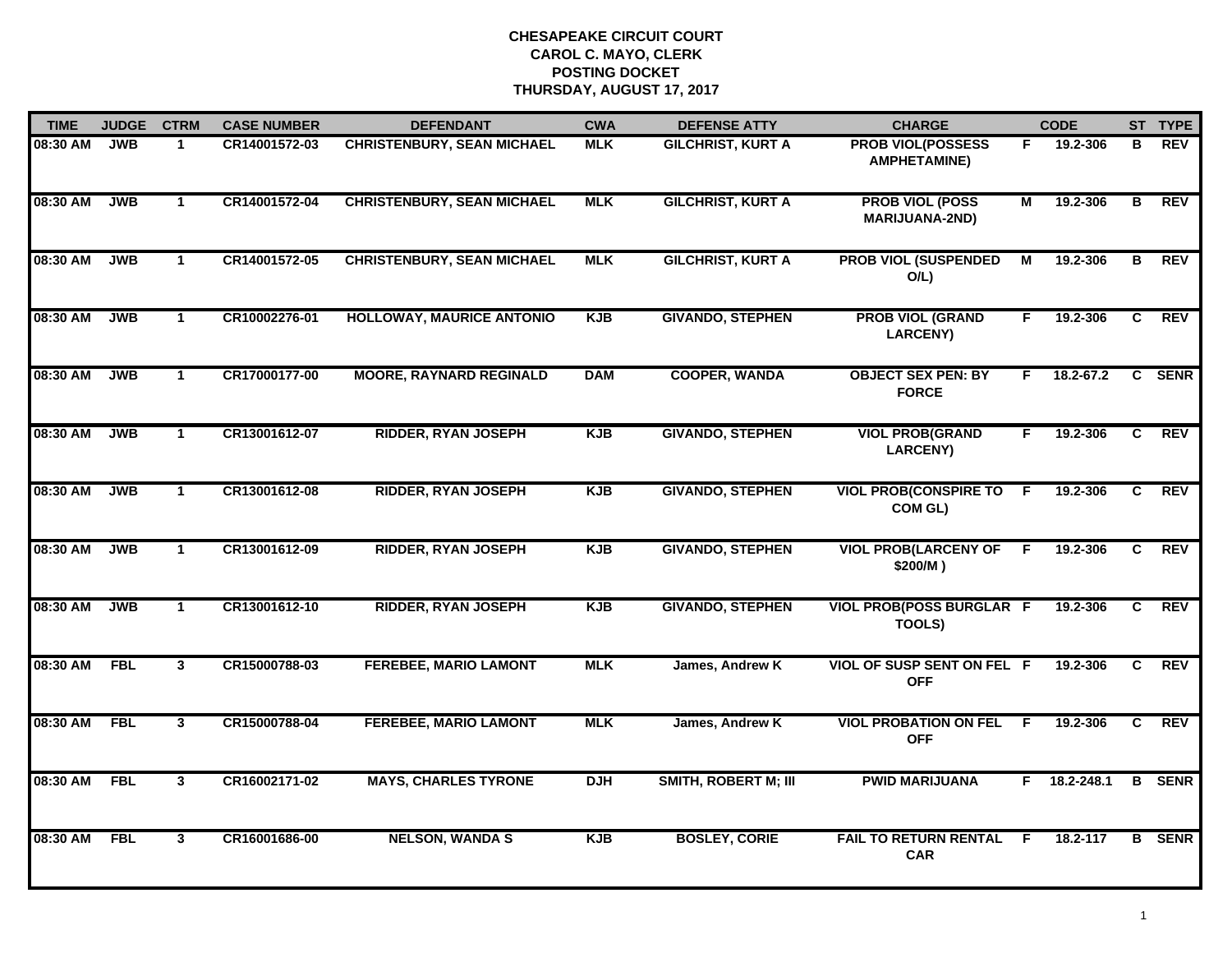| <b>TIME</b>   | <b>JUDGE</b> | <b>CTRM</b>    | <b>CASE NUMBER</b> | <b>DEFENDANT</b>                 | <b>CWA</b> | <b>DEFENSE ATTY</b>        | <b>CHARGE</b>                                   |    | <b>CODE</b> |                         | ST TYPE         |
|---------------|--------------|----------------|--------------------|----------------------------------|------------|----------------------------|-------------------------------------------------|----|-------------|-------------------------|-----------------|
| 08:30 AM      | <b>FBL</b>   | 3              | CR09000543-01      | PITTMAN, CHRISTOPHER MARK        | <b>MLK</b> | <b>GILCHRIST, KURT A</b>   | VIOL PROB (ATTMPT:MALIC F<br><b>WOUND)</b>      |    | 19.2-306    | C.                      | <b>REV</b>      |
| 08:30 AM FBL  |              | 3              | CR09000546-01      | PITTMAN, CHRISTOPHER MARK        | <b>MLK</b> | <b>GILCHRIST, KURT A</b>   | VIOL PROB (ATTMPT:MALIC F<br><b>WOUND)</b>      |    | 19.2-306    | C                       | <b>REV</b>      |
| 08:30 AM      | <b>TSW</b>   | 4              | CR14001792-03      | <b>MARSHALL, TIFFANY LAVERNE</b> | <b>BKF</b> | <b>GIVANDO, STEPHEN</b>    | <b>PROB VIOL (PETIT LARC-</b><br>3RD OFF)       | E  | 19.2-306    | C                       | <b>REV</b>      |
| 08:30 AM      | <b>TSW</b>   | 4              | CR14001792-04      | <b>MARSHALL, TIFFANY LAVERNE</b> | <b>BKF</b> | <b>GIVANDO, STEPHEN</b>    | <b>PROB VIOL (OBT</b><br><b>MON/FALSE PRET)</b> | F. | 19.2-306    | C                       | <b>REV</b>      |
| 08:30 AM      | <b>TSW</b>   | 4              | CR15000491-01      | <b>MARSHALL, TIFFANY LAVERNE</b> | <b>BKF</b> | <b>GIVANDO, STEPHEN</b>    | PROB VIOL(LARC W/ INT TO F<br>SELL)             |    | 19.2-306    | C                       | <b>REV</b>      |
| 08:30 AM TSW  |              | 4              | CR17000666-00      | <b>WEATHERSTINE, DONNA LYNNE</b> | <b>BKF</b> | <b>OXENHAM, CARA P</b>     | <b>DWI 3RD W/IN 10 YEARS</b>                    | F. | 18.2-266    |                         | <b>B</b> SENR   |
| 08:30 AM TSW  |              | $\overline{4}$ | CR17000666-01      | <b>WEATHERSTINE, DONNA LYNNE</b> | <b>BKF</b> | <b>OXENHAM, CARA P</b>     | <b>SUSP OL 3RD</b>                              | М  | 46.2-301    |                         | S SENR          |
| 09:00 AM MATA |              | 5              | CR12002481-03      | <b>ANDERSON, MARK AARON</b>      | CLB        | <b>SPENCER, JO ANNE</b>    | <b>VIOL PROBATION ON FEL</b><br><b>OFF</b>      | E  | 19.2-306    | $\mathbf{o}$            | $\overline{DC}$ |
| 09:00 AM MATA |              | 5              | CR10003281-06      | <b>BRABBLE, JEREMIAH ADAM</b>    | <b>AEP</b> | <b>STOKES, MARK</b>        | <b>VIOL PROBATION ON FEL</b><br><b>OFF</b>      | -F | 19.2-306    | в                       | <b>DC</b>       |
| 09:00 AM MATA |              | 5              | CR15001959-01      | <b>BRADY, ALISON MARIE</b>       | CLB        | <b>WENTWORTH, RACHEL E</b> | <b>POSSESS COCAINE</b>                          | F. | 18.2-250    | B                       | DC              |
| 09:00 AM MATA |              | 5              | CR15001783-00      | <b>BROWN, TABATHA MARIE</b>      | CLB        | <b>ORTIZ, KATHLEEN A</b>   | <b>GRAND LARCENY</b>                            | F. | 18.2-95     | в                       | $\overline{DC}$ |
| 09:00 AM MATA |              | $\overline{5}$ | CR16000181-00      | <b>BROWN, TABATHA MARIE</b>      | CLB        | <b>HOLDER, WM JOSHUA</b>   | <b>POSSESS HEROIN</b>                           | F. | 18.2-250    | $\overline{\mathbf{B}}$ | $\overline{DC}$ |
| 09:00 AM MATA |              | 5              | CR16002023-00      | <b>BROWN, WHITNEY LEIGH</b>      | <b>BKF</b> | Laine, Herbert             | <b>OBTAIN MONEY/FALSE</b><br><b>PRET 3RD</b>    | F. | 18.2-178    | C                       | DC.             |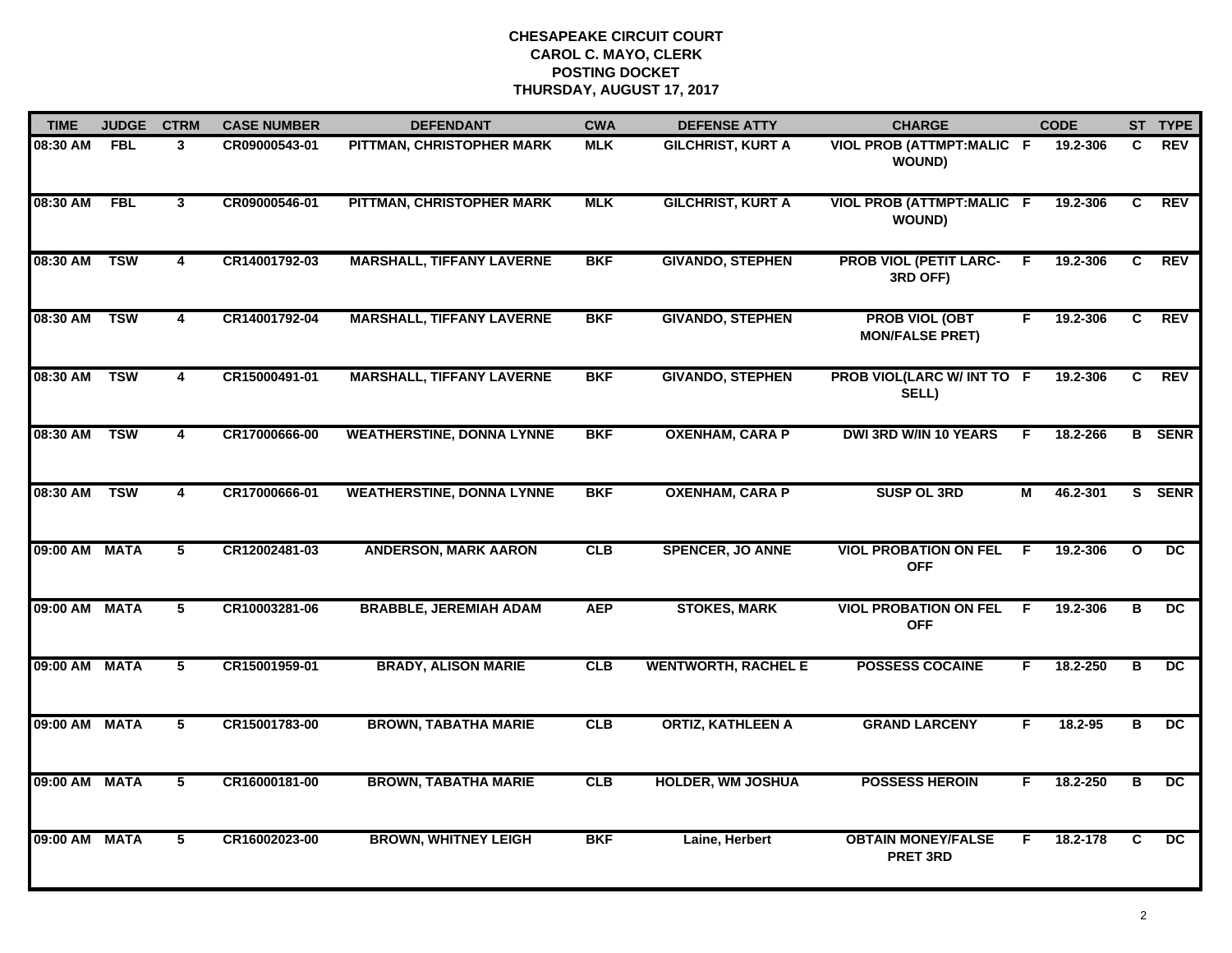| <b>TIME</b>   | <b>JUDGE</b> | <b>CTRM</b>    | <b>CASE NUMBER</b> | <b>DEFENDANT</b>               | <b>CWA</b> | <b>DEFENSE ATTY</b>      | <b>CHARGE</b>                                     |                | <b>CODE</b> |                         | ST TYPE         |
|---------------|--------------|----------------|--------------------|--------------------------------|------------|--------------------------|---------------------------------------------------|----------------|-------------|-------------------------|-----------------|
| 09:00 AM MATA |              | 5              | CR16002023-01      | <b>BROWN, WHITNEY LEIGH</b>    | <b>BKF</b> | <b>LAINE, HERBERT</b>    | <b>GRAND LARCENY</b>                              | F.             | 18.2-95     | C.                      | DC.             |
| 09:00 AM MATA |              | 5              | CR16002023-02      | <b>BROWN, WHITNEY LEIGH</b>    | <b>BKF</b> | <b>LAINE, HERBERT</b>    | <b>OBTAIN MONEY/FALSE</b><br><b>PRET 3RD</b>      | F.             | 18.2-178    | C                       | DC.             |
| 09:00 AM MATA |              | 5              | CR17000193-00      | <b>BROWN, WHITNEY LEIGH</b>    | <b>BKF</b> | Laine, Herbert           | <b>OBTAIN MONEY BY FALSE F</b><br><b>PRETENSE</b> |                | 18.2-178    | C                       | $\overline{DC}$ |
| 09:00 AM MATA |              | 5              | CR17000193-01      | <b>BROWN, WHITNEY LEIGH</b>    | <b>BKF</b> | Laine, Herbert           | <b>OBTAIN MONEY/FALSE</b><br><b>PRET-CONSP</b>    | F.             | 18.2-178    | C                       | DC.             |
| 09:00 AM MATA |              | 5              | CR11001194-06      | <b>COLTRAIN, JUSTIN ANDREW</b> | CLB        | <b>PASS, STEPHANIE P</b> | <b>VIOL PROBATION ON FEL</b><br><b>OFF</b>        | F.             | 19.2-306    | B                       | DC.             |
| 09:00 AM MATA |              | 5              | CR12002866-07      | <b>COLTRAIN, JUSTIN ANDREW</b> | CLB        | <b>PASS, STEPHANIE P</b> | <b>VIOL PROBATION ON FEL</b><br><b>OFF</b>        | -F.            | 19.2-306    | в                       | $\overline{DC}$ |
| 09:00 AM MATA |              | $\overline{5}$ | CR16000019-00      | <b>COLTRAIN, JUSTIN ANDREW</b> | CLB        | <b>PASS, STEPHANIE P</b> | <b>GRAND LARCENY</b>                              | F.             | $18.2 - 95$ | в                       | $\overline{DC}$ |
| 09:00 AM MATA |              | 5              | CR12002420-36      | <b>CONLEY, EMMA ELIZABETH</b>  | <b>CLB</b> | <b>WEGMAN, ROBERT L</b>  | <b>VIOL PROBATION ON FEL</b><br><b>OFF</b>        | E              | 19.2-306    | C                       | $\overline{DC}$ |
| 09:00 AM MATA |              | 5              | CR13001747-06      | <b>EVANS, MARK CHRISTOPHER</b> | CLB        | <b>SHILLING, ANDREW</b>  | <b>VIOL PROBATION ON FEL</b><br><b>OFF</b>        | -F             | 19.2-306    | C                       | DC              |
| 09:00 AM MATA |              | 5              | CR14002479-00      | <b>EVANS, MARK CHRISTOPHER</b> | CLB        | <b>WENTWORTH, RACHEL</b> | <b>GRAND LARCENY</b>                              | F.             | $18.2 - 95$ | C                       | DC              |
| 09:00 AM MATA |              | 5              | CR11002789-08      | <b>GALVIN, MORGAN RAE</b>      | <b>MIF</b> | <b>OXENHAM, CARA</b>     | <b>VIOL PROBATION ON FEL</b><br><b>OFF</b>        | F.             | 19.2-306    | в                       | $\overline{DC}$ |
| 09:00 AM MATA |              | $\overline{5}$ | CR11002789-09      | <b>GALVIN, MORGAN RAE</b>      | <b>MIF</b> | <b>OXENHAM, CARA</b>     | <b>VIOL PROBATION ON FEL</b><br><b>OFF</b>        | $\overline{F}$ | 19.2-306    | $\overline{\mathbf{B}}$ | $\overline{DC}$ |
| 09:00 AM MATA |              | 5              | CR11002789-10      | <b>GALVIN, MORGAN RAE</b>      | <b>MIF</b> | <b>OXENHAM, CARA</b>     | <b>VIOL PROBATION ON FEL</b><br><b>OFF</b>        | F.             | 19.2-306    | в                       | $\overline{DC}$ |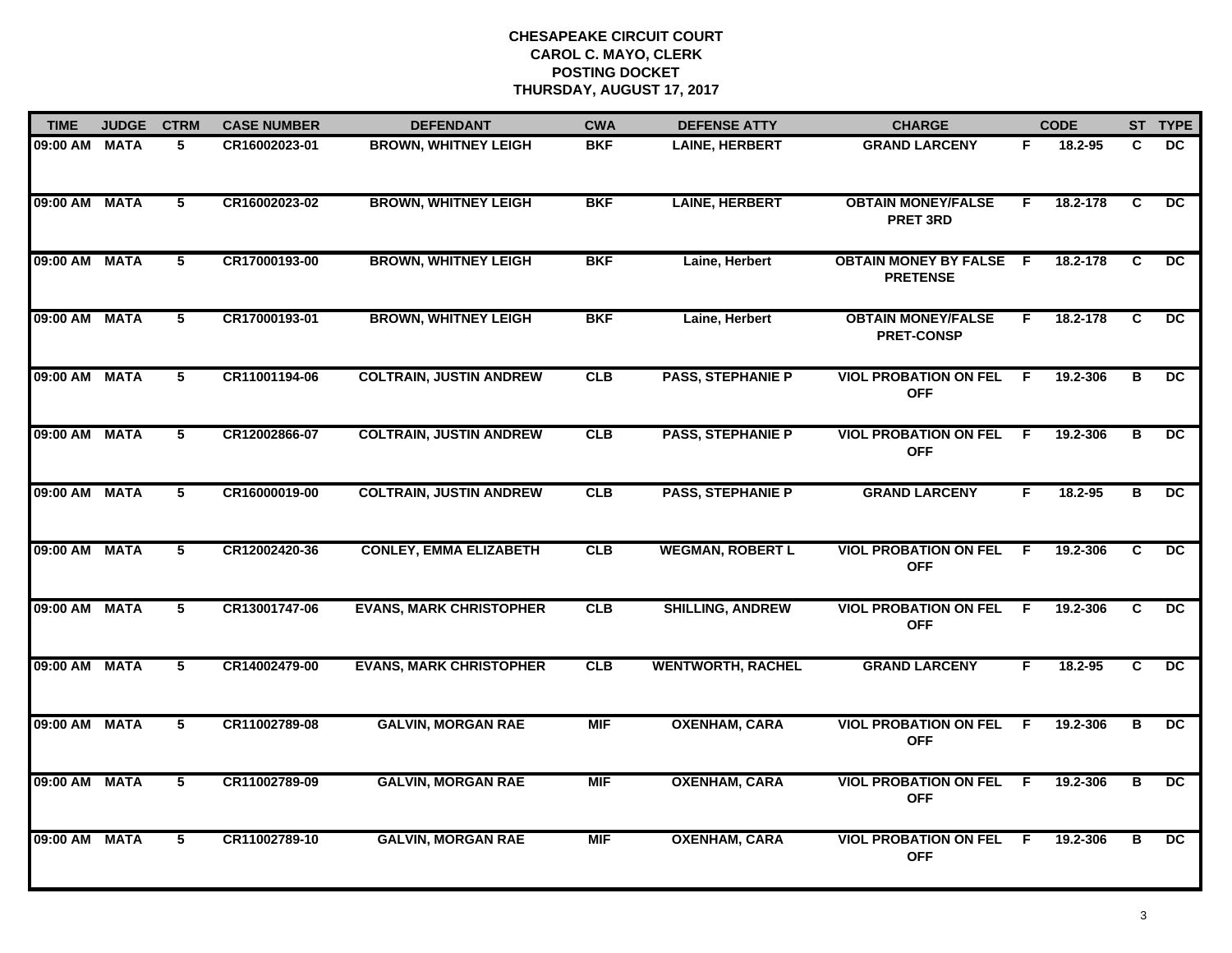| <b>TIME</b>   | <b>JUDGE</b> | <b>CTRM</b>    | <b>CASE NUMBER</b> | <b>DEFENDANT</b>                | <b>CWA</b>     | <b>DEFENSE ATTY</b>                              | <b>CHARGE</b>                                |     | <b>CODE</b> |                         | ST TYPE         |
|---------------|--------------|----------------|--------------------|---------------------------------|----------------|--------------------------------------------------|----------------------------------------------|-----|-------------|-------------------------|-----------------|
| 09:00 AM MATA |              | 5.             | CR15000400-02      | <b>GALVIN, MORGAN RAE</b>       | <b>MIF</b>     | <b>OXENHAM, CARA</b>                             | <b>VIOL PROBATION ON FEL</b><br><b>OFF</b>   | - F | 19.2-306    | в                       | DC.             |
| 09:00 AM MATA |              | 5              | CR13002311-03      | <b>GRANT, JAMES ARNOLD; JR</b>  | S <sub>N</sub> | <b>SWEENEY, B COLIN</b>                          | <b>VIOL PROBATION ON FEL F</b><br><b>OFF</b> |     | 19.2-306    | C                       | DC.             |
| 09:00 AM MATA |              | 5              | CR14000600-01      | <b>GRANT, JAMES ARNOLD; JR</b>  | <b>SNS</b>     | <b>MELTON, JAMES</b>                             | <b>VIOL PROBATION ON FEL F</b><br><b>OFF</b> |     | 19.2-306    | C                       | $\overline{DC}$ |
| 09:00 AM MATA |              | 5              | CR15000379-00      | <b>GRZYWINSKI, AMY MARIE</b>    | <b>CLB</b>     | <b>JONES, M COLSTON</b>                          | <b>GRAND LARCENY</b>                         | F.  | 18.2-95     | в                       | DC.             |
| 09:00 AM MATA |              | 5              | CR15000379-01      | <b>GRZYWINSKI, AMY MARIE</b>    | CLB            | <b>JONES, M COLSTON</b>                          | <b>CONCEALMENT</b>                           | F.  | 18.2-103    | B                       | DC.             |
| 09:00 AM MATA |              | 5              | CR12002168-02      | <b>JONES, GARNETT DONTE</b>     | <b>CLB</b>     | HARMON, HARRY DENNIS; JR VIOL PROBATION ON FEL F | <b>OFF</b>                                   |     | 19.2-306    | E                       | DC.             |
| 09:00 AM MATA |              | $\overline{5}$ | CR16000837-00      | <b>JORDAN, JASMINE MARIE</b>    | <b>AEP</b>     | <b>SOSA, KAREN M</b>                             | PETIT LARCENY: 3RD + OFF F                   |     | 18.2-96     | $\overline{B}$          | DC              |
| 09:00 AM MATA |              | 5              | CR10000091-03      | <b>KLEMSTINE, NATHAN ROBERT</b> | <b>BKF</b>     | <b>SPENCER, JOANNE</b>                           | <b>VIOL PROBATION ON FEL</b><br><b>OFF</b>   | - F | 19.2-306    | В                       | DC.             |
| 09:00 AM MATA |              | 5              | CR15001732-00      | <b>KLEMSTINE, NATHAN ROBERT</b> | <b>BKF</b>     | <b>SPENCER, JO ANNE</b>                          | <b>ELUDE</b>                                 | F.  | 46.2-817B   | B                       | <b>DC</b>       |
| 09:00 AM MATA |              | 5              | CR14002402-01      | <b>LATIMER, RYAN ADAM</b>       | <b>WHC</b>     | <b>PASS, STEPHANIE P</b>                         | <b>VIOL PROBATION ON FEL F</b><br><b>OFF</b> |     | 19.2-306    | в                       | DC              |
| 09:00 AM MATA |              | 5              | CR15000755-04      | <b>LATIMER, RYAN ADAM</b>       | <b>MLK</b>     | <b>PASS, STEPHANIE P</b>                         | <b>VIOL PROBATION ON FEL F</b><br><b>OFF</b> |     | 19.2-306    | B                       | DC.             |
| 09:00 AM MATA |              | $5^{-}$        | CR15000755-05      | <b>LATIMER, RYAN ADAM</b>       | <b>MLK</b>     | <b>PASS, STEPHANIE P</b>                         | <b>VIOL PROBATION ON FEL</b><br><b>OFF</b>   | - F | 19.2-306    | $\overline{\mathbf{B}}$ | $\overline{DC}$ |
| 09:00 AM MATA |              | 5              | CR14000450-01      | <b>LEWIS, TIFFANY COLLEEN</b>   | CLB            | Wegman, Robert L.                                | <b>VIOL PROBATION ON FEL F</b><br><b>OFF</b> |     | 19.2-306    | В                       | $\overline{DC}$ |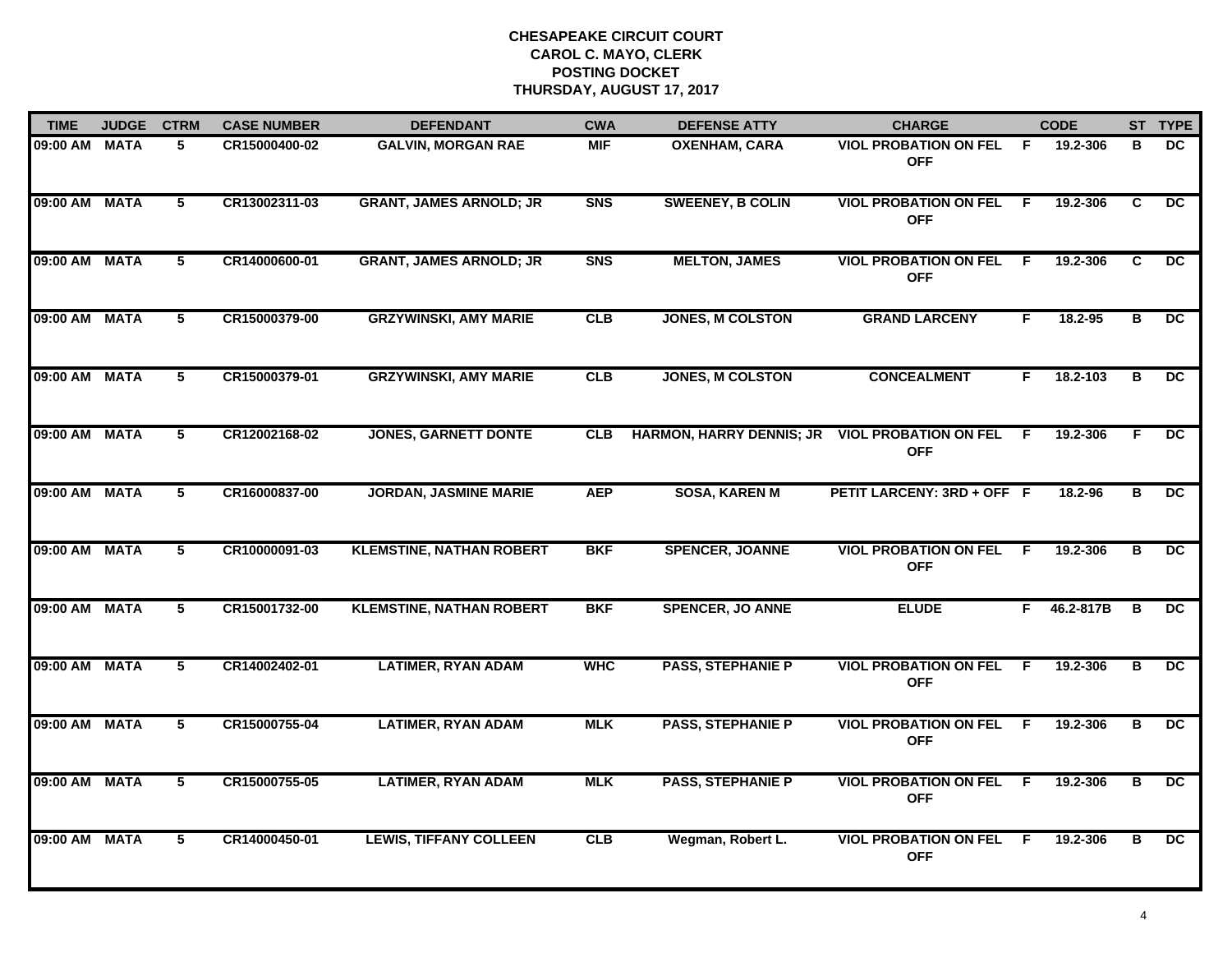| <b>TIME</b>   | <b>JUDGE</b> | <b>CTRM</b>    | <b>CASE NUMBER</b> | <b>DEFENDANT</b>               | <b>CWA</b> | <b>DEFENSE ATTY</b>       | <b>CHARGE</b>                              |    | <b>CODE</b> |                         | ST TYPE         |
|---------------|--------------|----------------|--------------------|--------------------------------|------------|---------------------------|--------------------------------------------|----|-------------|-------------------------|-----------------|
| 09:00 AM MATA |              | 5              | CR14001510-03      | <b>LEWIS, TIFFANY COLLEEN</b>  | <b>CLB</b> | Wegman, Robert L.         | <b>VIOL PROBATION ON FEL</b><br><b>OFF</b> | F. | 19.2-306    | в                       | DC.             |
| 09:00 AM MATA |              | 5              | CR14001745-01      | <b>LEWIS, TIFFANY COLLEEN</b>  | <b>CLB</b> | Wegman, Robert L.         | <b>VIOL PROBATION ON FEL</b><br><b>OFF</b> | -F | 19.2-306    | B                       | DC.             |
| 09:00 AM MATA |              | 5              | CR12000986-03      | <b>LYNCH, PATRICK CODY</b>     | <b>AWW</b> | <b>WEGMAN, ROBERT L</b>   | <b>VIOL PROBATION ON FEL</b><br><b>OFF</b> | F. | 19.2-306    | C.                      | $\overline{DC}$ |
| 09:00 AM      | <b>MATA</b>  | 5              | CR16001531-00      | <b>LYNCH, PATRICK CODY</b>     | <b>AWW</b> | <b>MESSMAN, MYKELL L</b>  | <b>POSSESS HEROIN</b>                      | F. | 18.2-250    | в                       | DC.             |
| 09:00 AM MATA |              | 5              | CR11003019-01      | <b>MOYLER, KEITH LAVON</b>     | CLB        | <b>PASS, STEPHANIE P</b>  | <b>VIOL PROBATION ON FEL</b><br><b>OFF</b> | F. | 19.2-306    | B                       | DC.             |
| 09:00 AM MATA |              | 5              | CR16000451-00      | <b>PARKER, GINGER BUSICK</b>   | CLB        | <b>BARLOW, JASON</b>      | PETTIT LARCENY 3RD+ OFF F                  |    | 18.2-104    | C                       | $\overline{DC}$ |
| 09:00 AM MATA |              | $\overline{5}$ | CR09002642-01      | PHILLIPS, KRISTINA MARIA       | <b>JAF</b> | Melton, James B           | <b>VIOL PROBATION ON FEL</b><br><b>OFF</b> | F. | 19.2-306    | B                       | $\overline{DC}$ |
| 09:00 AM MATA |              | 5              | CR17001129-01      | <b>TEW, CYNTHIA RAE</b>        | <b>AJS</b> | <b>SACKS, ANDREW</b>      | <b>PETIT LARCENY</b>                       | М  | 18.2-96     | в                       | $\overline{DC}$ |
| 09:00 AM MATA |              | 5              | CR17001129-02      | <b>TEW, CYNTHIA RAE</b>        | <b>AJS</b> | <b>SACKS, ANDREW</b>      | <b>POSSESS FENTANYL</b>                    | F  | 18.2-250    | C                       | DC.             |
| 09:00 AM MATA |              | 5              | CR11003039-04      | <b>WEERA, DAVETTA DANIELLE</b> | <b>BW</b>  | Reveley, H. K.; Jr.       | <b>VIOL PROBATION ON FEL</b><br><b>OFF</b> | -F | 19.2-306    | B                       | <b>DC</b>       |
| 09:00 AM MATA |              | 5              | CR14000014-03      | <b>WHITE, CAROL JEAN</b>       | CLB        | <b>BLACK, HUGH E; III</b> | <b>VIOL PROBATION ON FEL</b><br><b>OFF</b> | F. | 19.2-306    | C                       | $\overline{DC}$ |
| 09:00 AM MATA |              | 5              | CR13001353-03      | <b>WILLIAMS, EMMA LOUISE</b>   | <b>BKF</b> | Mason, G. Jeffrey         | <b>VIOL PROBATION ON FEL</b><br><b>OFF</b> | F. | 19.2-306    | $\overline{\mathbf{B}}$ | $\overline{DC}$ |
| 09:00 AM MATA |              | 5              | CR13001353-04      | <b>WILLIAMS, EMMA LOUISE</b>   | <b>BKF</b> | Mason, G. Jeffrey         | VIOL GOOD BEHAV ON MISD M<br><b>OFF</b>    |    | 19.2-306    | в                       | $\overline{DC}$ |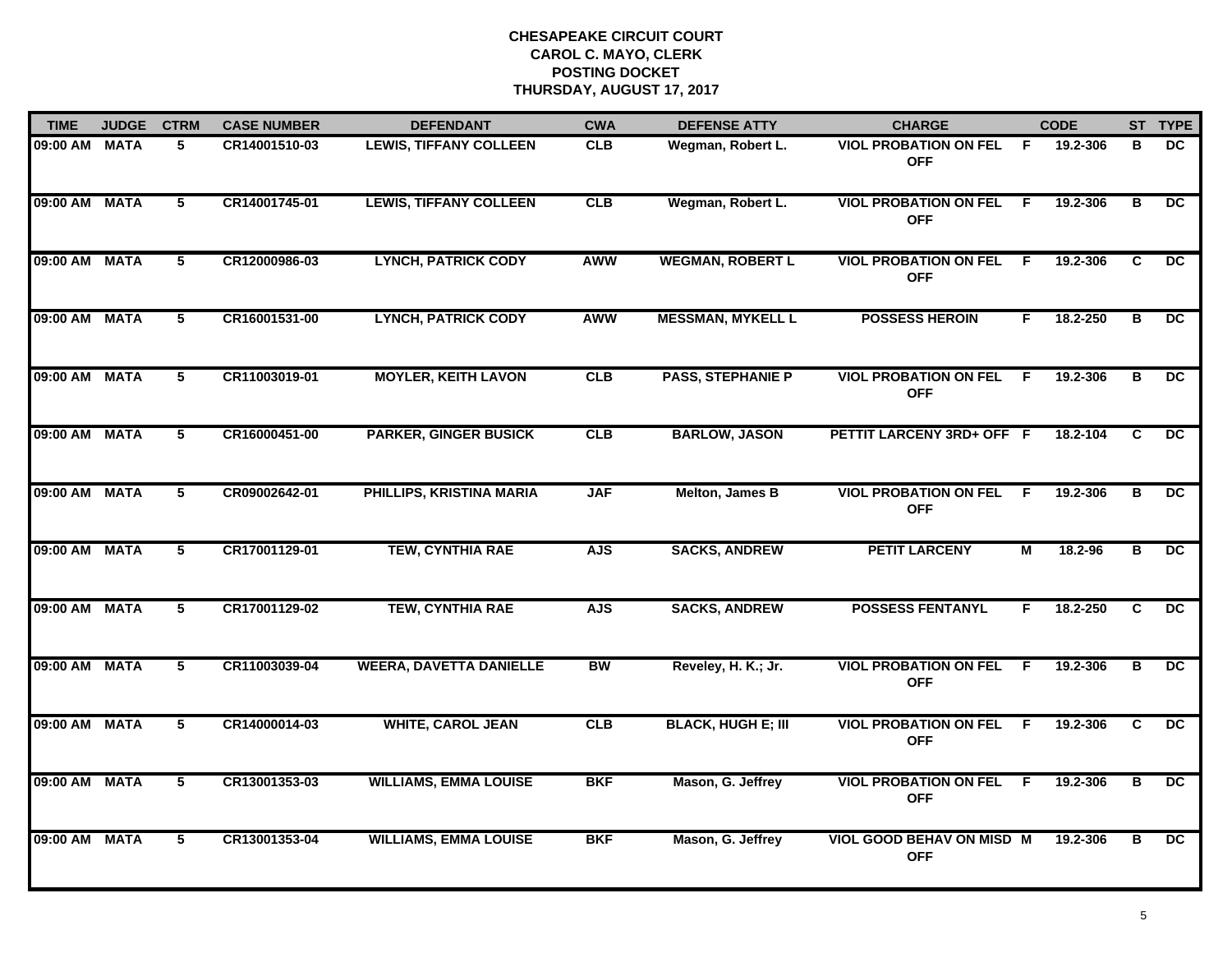| <b>TIME</b>   | <b>JUDGE</b> | <b>CTRM</b>    | <b>CASE NUMBER</b> | <b>DEFENDANT</b>                 | <b>CWA</b> | <b>DEFENSE ATTY</b>         | <b>CHARGE</b>                                     |                | <b>CODE</b> |                         | ST TYPE        |
|---------------|--------------|----------------|--------------------|----------------------------------|------------|-----------------------------|---------------------------------------------------|----------------|-------------|-------------------------|----------------|
| 09:00 AM MATA |              | 5              | CR08002746-01      | <b>WILSON, NATASHA JAMECA</b>    | <b>SNS</b> | <b>BYRUM, ROBERT G</b>      | <b>VIOL PROBATION ON FEL</b><br><b>OFF</b>        | F.             | 19.2-306    | C                       | DC.            |
| 09:30 AM      | <b>TSW</b>   | $\overline{2}$ | CR17001389-00      | <b>GREGORY, AVERY GERARD; SR</b> | <b>AHM</b> | Taliaferro, WILLIAM L.; Jr. | <b>POSSESS COCAINE</b>                            | F.             | 18.2-250    |                         | <b>B</b> ADAT  |
| 09:30 AM      | <b>TSW</b>   | $\overline{2}$ | CR10000028-02      | <b>OVERTON, WILLIAM ROLAND</b>   |            |                             | <b>PROB VIOL(PETIT LARC:</b><br>3RD OFF)          | F.             | 19.2-306    |                         | C ADAT         |
| 10:00 AM      | <b>JWB</b>   | $\mathbf 1$    | CR15001858-01      | <b>GOIN, CLINTON DOUGLAS</b>     | <b>MLK</b> | <b>TAYLOR, MATTHEW; SR</b>  | <b>PROB VIOL(A&amp;B:FAMILY</b><br><b>MEMBER)</b> | М              | 19.2-306    |                         | C BOND         |
| 10:00 AM      | <b>JWB</b>   | $\mathbf{1}$   | CR17000971-00      | <b>JACKSON, BRITTANY ANN</b>     | <b>DJH</b> | <b>JOHNSON, STEPHANIE</b>   | <b>POSSESS COCAINE</b>                            | F.             | 18.2-250    |                         | <b>B</b> TRYL  |
| 10:00 AM      | <b>JWB</b>   | $\mathbf{1}$   | CR17000162-00      | <b>LAMBERT, SANDRA KAY</b>       | <b>DRT</b> | <b>PRITCHARD, ROBERT</b>    | <b>SHOPLIFT 3RD +OFF</b>                          | F.             | 18.2-103    |                         | <b>B</b> MENT  |
| 10:00 AM      | <b>JWB</b>   | $\mathbf{1}$   | CR17000574-00      | <b>MCKIVER, RONYEL DASHON</b>    | <b>DJH</b> | <b>OXENHAM, CARA</b>        | <b>ROBBERY: ON OR NEAR</b><br><b>STREET</b>       | $\overline{F}$ | $18.2 - 58$ |                         | <b>B</b> TRYL  |
| 10:00 AM      | <b>RDS</b>   | 6              | CR17000743-00      | <b>BROWN, DEQUAYON DAVON</b>     | <b>ASA</b> | <b>PLOTT, STEPHEN B</b>     | DWI: 3RD OFF W/IN 5Y - 10Y F C.18.2-266           |                |             |                         | C TRYL         |
| 10:00 AM      | <b>RDS</b>   | 6              | CR17000743-01      | <b>BROWN, DEQUAYON DAVON</b>     | <b>ASA</b> | <b>PLOTT, STEPHEN B</b>     | <b>DRIVE AFTER LIC REV</b>                        | М              | 18.2-272    | C                       | <b>TRYL</b>    |
| 10:00 AM      | <b>RDS</b>   | 6              | CR17001153-00      | <b>BRUCE, RENE CAROL</b>         | <b>ASA</b> | <b>JANKELL, PETER</b>       | <b>POSSESS COCAINE</b>                            | F.             | 18.2-250    | C                       | $\overline{c}$ |
| 10:00 AM      | <b>RDS</b>   | 6              | CR17001153-01      | <b>BRUCE, RENE CAROL</b>         | <b>ASA</b> |                             | <b>FTA</b>                                        | F.             | 19.2-128    | $\overline{\mathbf{B}}$ | C              |
| 10:00 AM      | <b>RDS</b>   | 6              | CR17001098-00      | <b>BYNUM, CLEVE RAYSHAWN</b>     | <b>AHM</b> | <b>BOSLEY, CORIE</b>        | <b>POSSESS OXYCODONE</b>                          | F.             | 18.2-250    |                         | <b>B</b> TRYL  |
| 10:00 AM      | <b>RDS</b>   | 6              | CR17001507-00      | <b>CLEMENTS, KENNETH</b>         | <b>WHC</b> | <b>FLANDERS, JOSHUA B</b>   | <b>BOND APPEAL</b>                                | $\mathbf{o}$   | 19.2-124    |                         | C BOND         |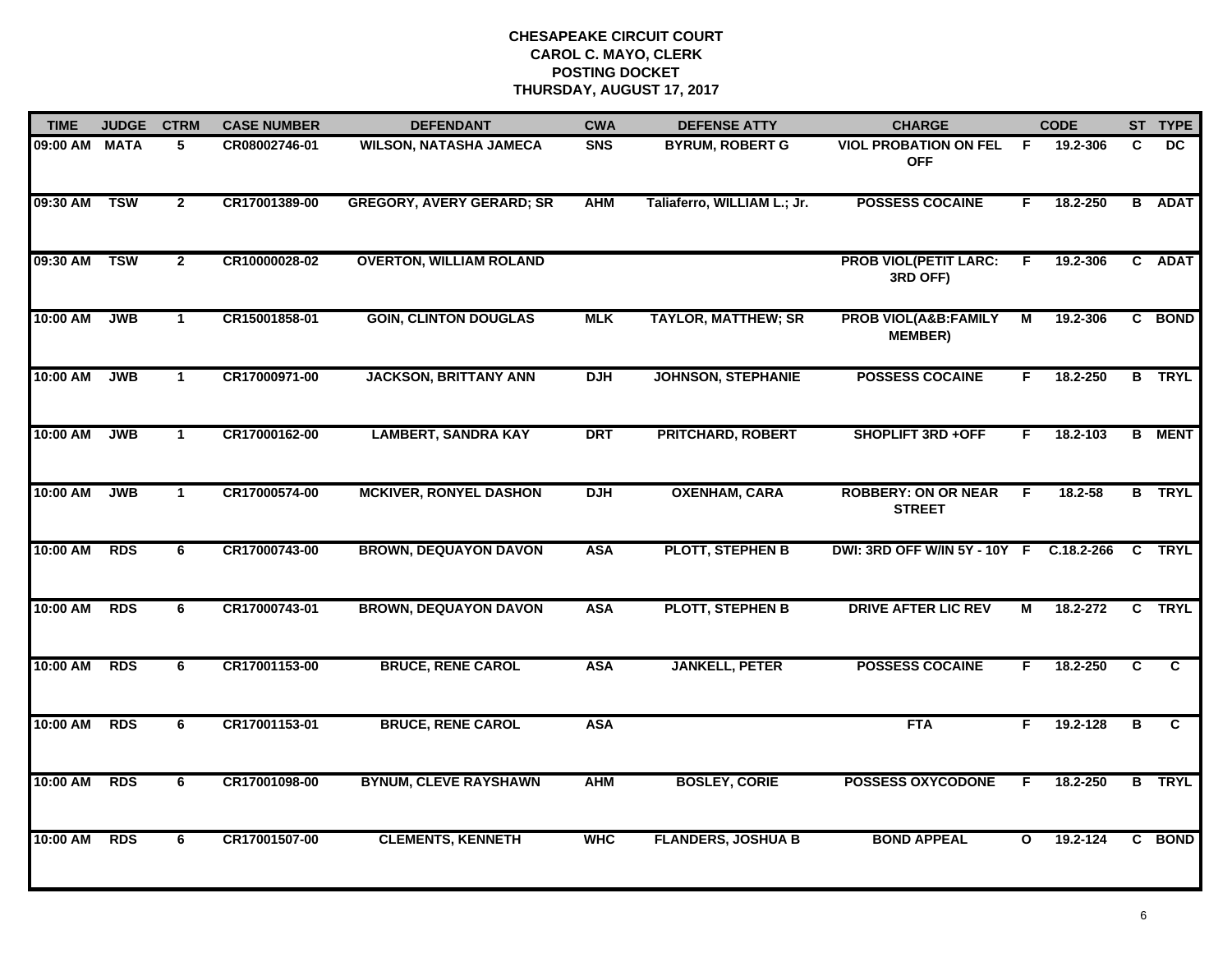| <b>TIME</b> | <b>JUDGE</b> | <b>CTRM</b> | <b>CASE NUMBER</b> | <b>DEFENDANT</b>                | <b>CWA</b> | <b>DEFENSE ATTY</b>       | <b>CHARGE</b>                               |              | <b>CODE</b>        |                | ST TYPE       |
|-------------|--------------|-------------|--------------------|---------------------------------|------------|---------------------------|---------------------------------------------|--------------|--------------------|----------------|---------------|
| 10:00 AM    | <b>RDS</b>   | 6           | CR17001169-00      | <b>FORREST, QUEENA MICHELLE</b> | <b>BKF</b> | <b>FLANDERS, JOSHUA B</b> | <b>EMBEZZLEMENT</b>                         | F.           | 18.2-111           |                | <b>B</b> TRYL |
| 10:00 AM    | <b>RDS</b>   | 6           | CR17001469-00      | <b>HARRIS, FRANK; IV</b>        | <b>AHM</b> | Jones, David L.           | <b>POSSESS COCAINE</b>                      | F.           | 18.2-250           |                | C PLEA        |
| 10:00 AM    | <b>RDS</b>   | 6           | CR17001469-01      | <b>HARRIS, FRANK; IV</b>        | <b>AHM</b> | Jones, David L.           | <b>POSSESS MARIJUANA 2ND</b><br><b>OFF</b>  | М            | 18.2-250.1         |                | C PLEA        |
| 10:00 AM    | <b>RDS</b>   | 6           | CR17001609-00      | <b>LANE, TOREY L</b>            | <b>ASA</b> | <b>BOSLEY, CORIE</b>      | <b>BOND APPEAL</b>                          | $\mathbf{o}$ | $19.2 - 124$       |                | C BOND        |
| 10:00 AM    | <b>RDS</b>   | 6           | CR17001176-00      | <b>LEAS, JENNA ANNE</b>         | <b>AHM</b> | <b>HAMLIN, JASON</b>      | <b>DWI 2ND W/IN 5 W/CHILD</b>               | M            | B.18.2-266         |                | <b>B</b> PLEA |
| 10:00 AM    | <b>RDS</b>   | 6           | CR17001176-01      | <b>LEAS, JENNA ANNE</b>         | <b>AHM</b> | <b>HAMLIN, JASON</b>      | <b>CHILD NEGLECT</b>                        |              | $F = 18.2 - 371.1$ |                | C PLEA        |
| 10:00 AM    | <b>RDS</b>   | 6           | CR17000992-00      | <b>MARTIN, RONALD REINALDO</b>  | <b>ASA</b> | <b>CRAWFORD, TIFFANY</b>  | <b>POSSESS COCAINE</b>                      | F            | 18.2-250           | $\overline{c}$ | <b>MOT</b>    |
| 10:00 AM    | <b>RDS</b>   | 6           | CR17000871-00      | <b>MCLEAN, LAWRENCE DESHAUN</b> | <b>BKF</b> | <b>JANKELL, PETER J</b>   | <b>FELON POSSESS GUN</b>                    | F.           | 18.2-308.2         |                | C TRYL        |
| 10:00 AM    | <b>RDS</b>   | 6           | CR17000871-01      | <b>MCLEAN, LAWRENCE DESHAUN</b> | <b>BKF</b> | <b>JANKELL, PETER J</b>   | <b>ELUDE</b>                                | F.           | 46.2-817B          |                | C TRYL        |
| 10:00 AM    | <b>RDS</b>   | 6           | CR17000871-02      | <b>MCLEAN, LAWRENCE DESHAUN</b> | <b>BKF</b> | <b>JANKELL, PETER J</b>   | HIT & RUN-VICTIM INJURED F                  |              | 46.2-894           |                | C TRYL        |
| 10:00 AM    | <b>RDS</b>   | 6           | CR17000871-03      | <b>MCLEAN, LAWRENCE DESHAUN</b> | <b>BKF</b> | <b>JANKELL, PETER J</b>   | <b>UNLAWFUL DISCHARGE</b><br><b>FIREARM</b> | М            | $46 - 42$          |                | C TRYL        |
| 10:00 AM    | <b>RDS</b>   | 6           | CR17000942-00      | <b>MCLEAN, LAWRENCE DESHAUN</b> | <b>BKF</b> | <b>JANKELL, PETER J</b>   | <b>DRIVE ON SUSP</b>                        |              | M B.46.2-301       |                | C TRYL        |
| 10:00 AM    | <b>RDS</b>   | 6           | CR17001508-00      | <b>PEEBLES, GERENA G</b>        | <b>WHC</b> | <b>FLANDERS, JOSHUA B</b> | <b>BOND APPEAL</b>                          | $\mathbf{o}$ | 19.2-124           |                | C BOND        |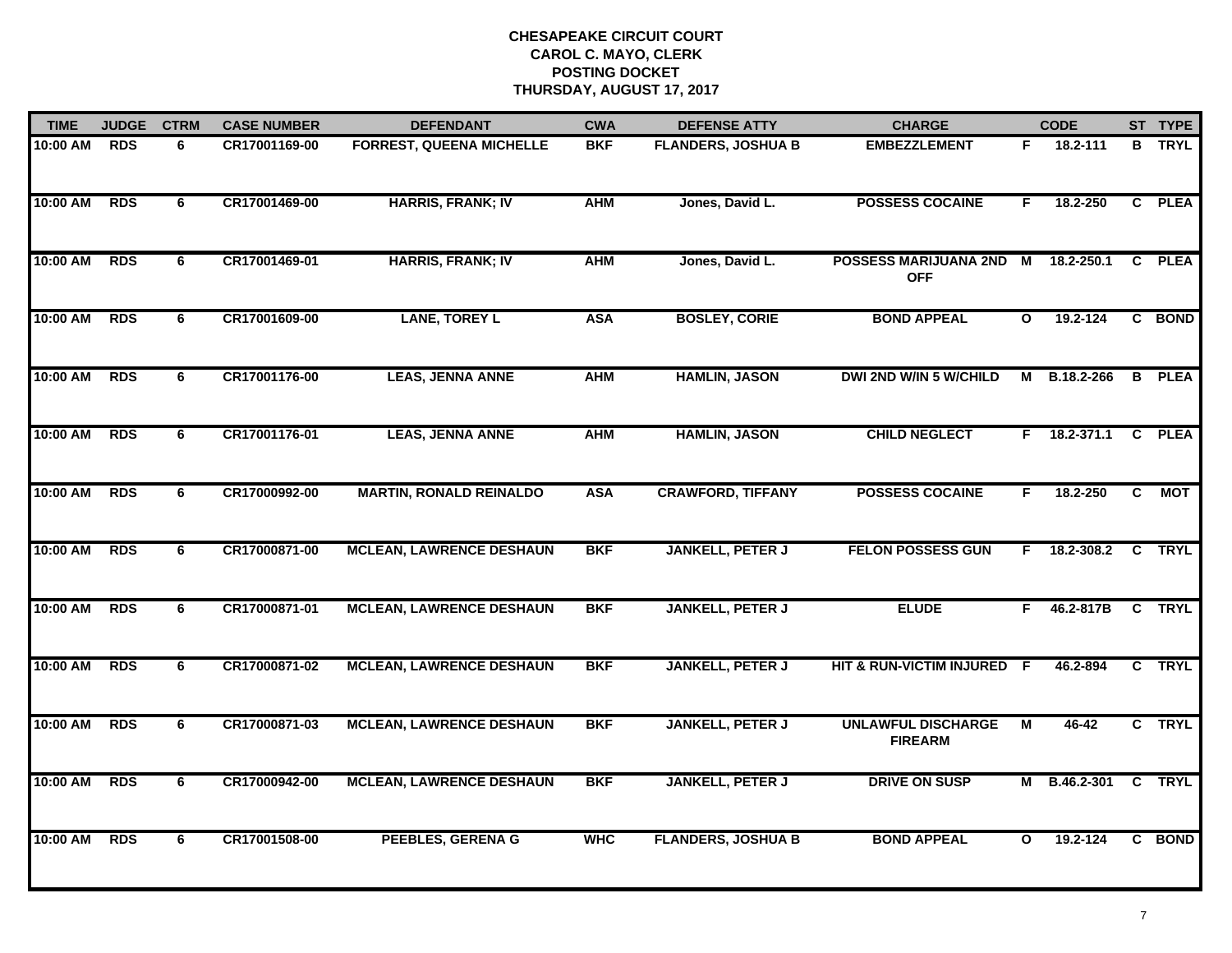| <b>TIME</b> | <b>JUDGE</b> | <b>CTRM</b> | <b>CASE NUMBER</b> | <b>DEFENDANT</b>                | <b>CWA</b> | <b>DEFENSE ATTY</b>      | <b>CHARGE</b>                                 |    | <b>CODE</b> | <b>ST</b>    | <b>TYPE</b> |
|-------------|--------------|-------------|--------------------|---------------------------------|------------|--------------------------|-----------------------------------------------|----|-------------|--------------|-------------|
| 10:00 AM    | <b>RDS</b>   | 6.          | CR17001420-00      | <b>SPELLMAN, RONALD LORENZO</b> | <b>ASA</b> | <b>BLACK, HUGH</b>       | <b>PWID COCAINE 2ND+ OFF</b>                  | F  | 18.2-248    | C.           | <b>PLEA</b> |
| 10:00 AM    | <b>RDS</b>   | 6           | CR17001420-01      | <b>SPELLMAN, RONALD LORENZO</b> | <b>ASA</b> | <b>BLACK, HUGH</b>       | <b>PWID COCAINE 2ND+ OFF</b>                  | -F | 18.2-248    | C            | <b>PLEA</b> |
| 10:00 AM    | <b>RDS</b>   | 6           | CR17001420-02      | <b>SPELLMAN, RONALD LORENZO</b> | <b>ASA</b> | <b>BLACK, HUGH</b>       | <b>PWID HEROIN 2ND+ OFF</b>                   | F. | 18.2-248    | $\mathbf{c}$ | <b>PLEA</b> |
| 10:00 AM    | <b>RDS</b>   | 6           | CR17001420-03      | <b>SPELLMAN, RONALD LORENZO</b> | <b>ASA</b> | <b>BLACK, HUGH</b>       | <b>POSSESS COCAINE</b>                        | F. | 18.2-248    | $\mathbf{c}$ | <b>PLEA</b> |
| 10:00 AM    | <b>RDS</b>   | 6           | CR17000353-00      | <b>WHITE, LILDON RASHAW</b>     | <b>BKF</b> | <b>PASS, STEPHANIE P</b> | <b>POSSESS HEROIN</b>                         | F. | 18.2-250    | C.           | <b>TRYL</b> |
| 10:00 AM    | <b>RDS</b>   | 6           | CR17000353-01      | <b>WHITE, LILDON RASHAW</b>     | <b>BKF</b> | <b>PASS, STEPHANIE P</b> | <b>FELON: POSS/TRANS</b><br><b>GUN/WEAPON</b> | F. | 18.2-308.2  | C.           | <b>TRYL</b> |